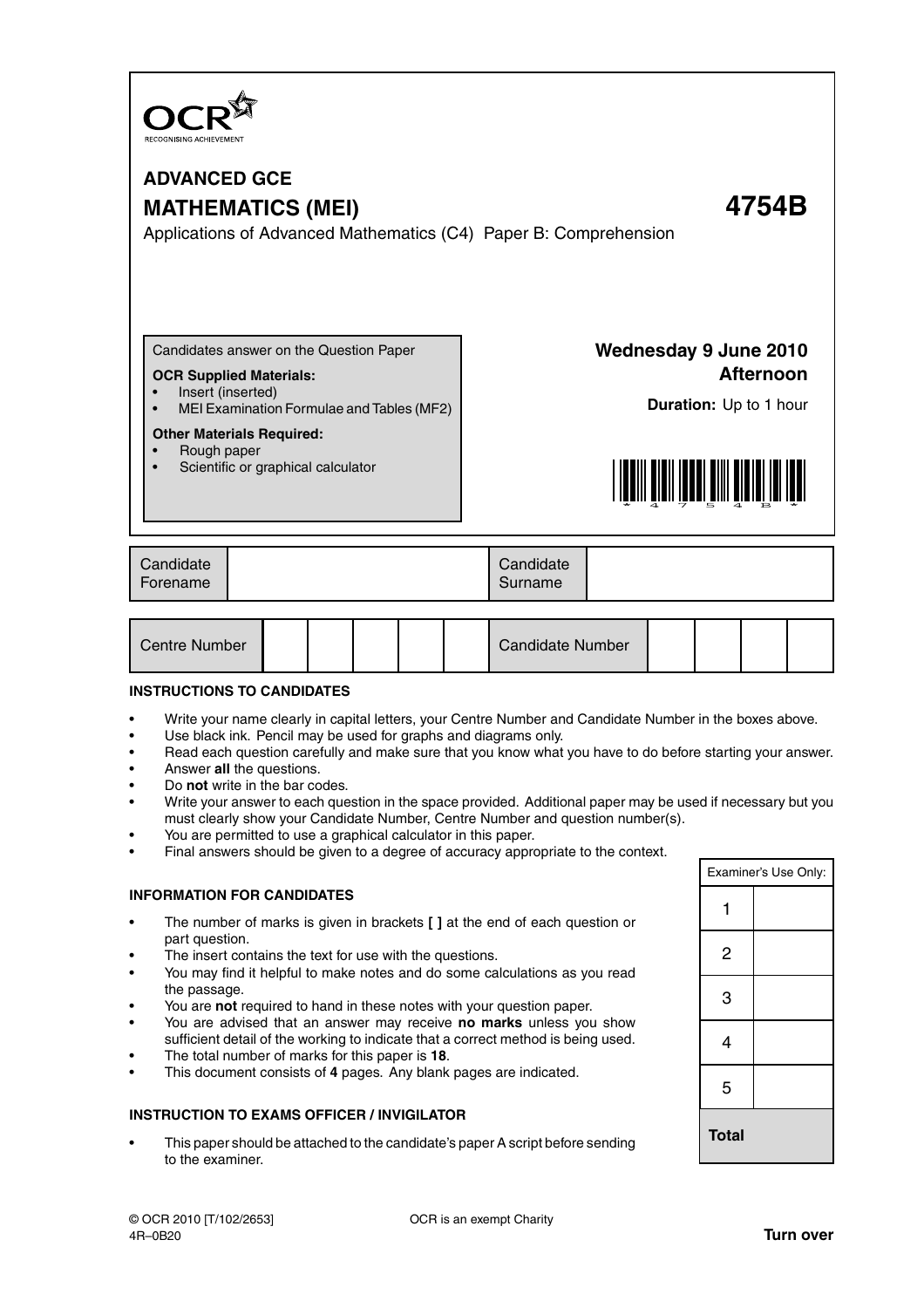$\mathbf{1}$ The train journey from Swansea to London is 307 km and that by road is 300 km. Carry out the calculations performed on the First Great Western website to estimate how much lower the carbon dioxide emissions are when travelling by rail rather than road.  $\lceil 2 \rceil$ 

 $\overline{2}$ The equation of the curve in Fig. 3 is

$$
y = \frac{1}{10^4} (x^3 - 100x^2 - 10000x + 2100100).
$$

Calculate the speed at which the car has its lowest carbon dioxide emissions and the value of its emissions at that speed. [6]

[An answer obtained from the graph will be given no marks.]

- 3
- (i) In line 109 the carbon dioxide emissions for a particular train journey from Exeter to London are estimated to be 3.7 tonnes. Obtain this figure.  $\lceil 2 \rceil$ 
	- (ii) The text then goes on to state that the emissions per extra passenger on this journey are less than  $\frac{1}{2}$ kg. Justify this figure.  $\lceil 1 \rceil$
	-

For Examiner's Use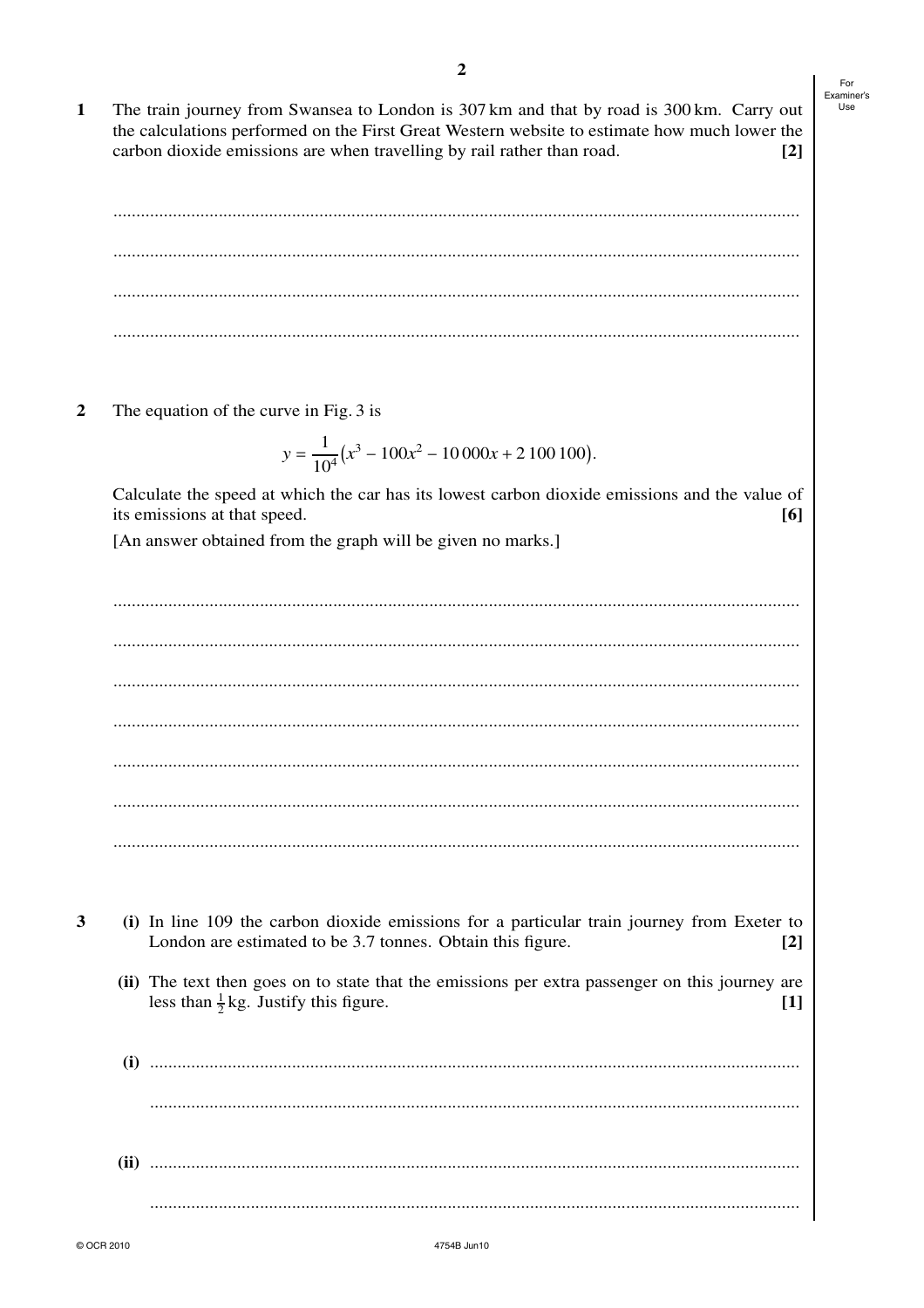- **4** The daily number of trains, *n*, on a line in another country may be modelled by the function defined below, where *P* is the annual number of passengers.
	- $n = 10$  for  $0 \le P < 10^6$  $n = 11$  for  $10^6 \le P < 1.5 \times 10^6$  $n = 12$  for  $1.5 \times 10^6 \le P < 2 \times 10^6$  $n = 13$  for  $2 \times 10^6 \le P < 2.5 \times 10^6$  $n = 14$  for  $2.5 \times 10^6 \le P < 3 \times 10^6$ … and so on …
	- **(i)** Sketch the graph of *n* against *P*. **[2]**
	- **(ii)** Describe, in words, the relationship between the daily number of trains and the annual number of passengers. **[2]**



**[Question 5 is printed overleaf.]**

For Examiner's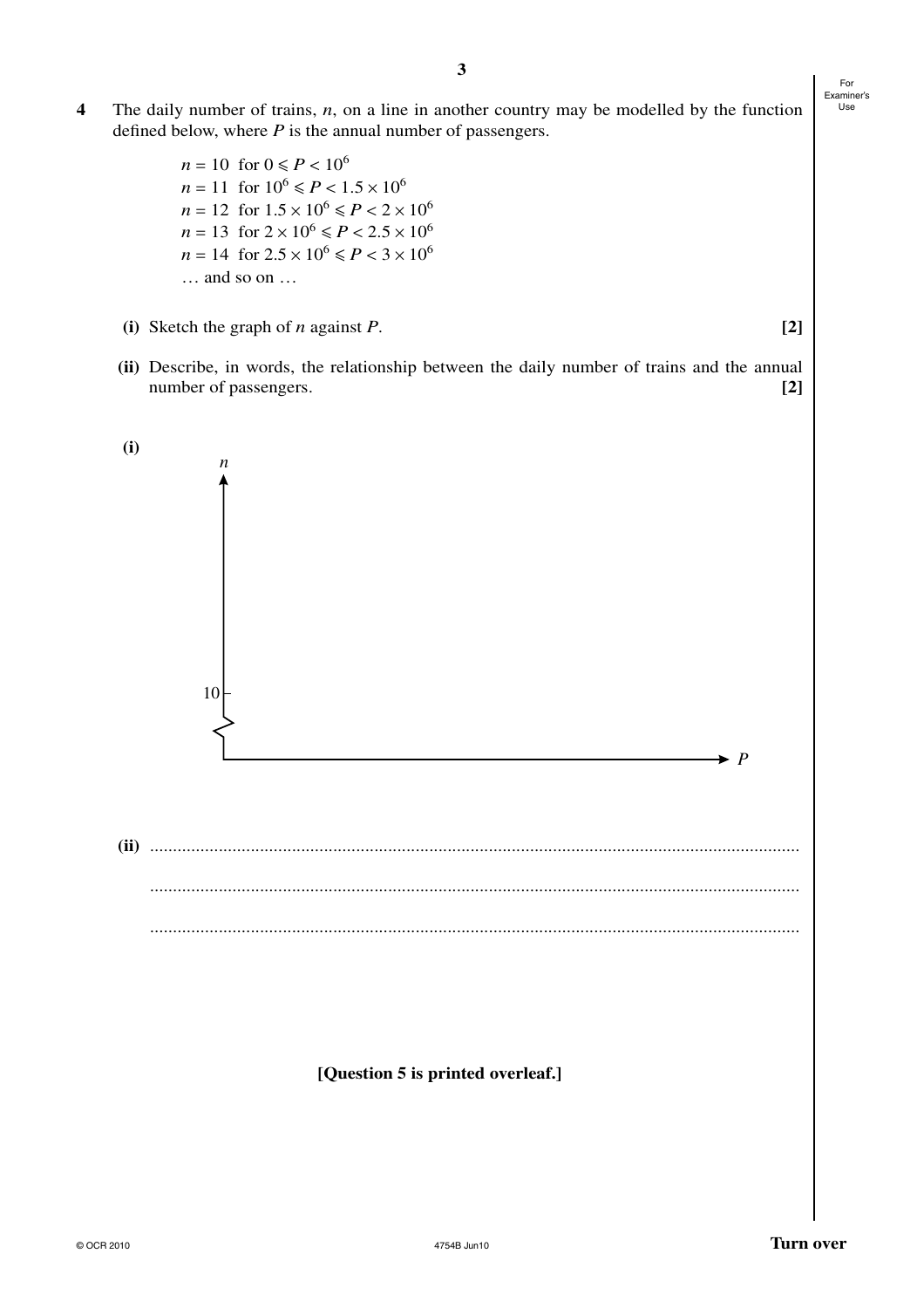- A : to the nearest millimetre
- B : to the nearest 10 centimetres
- C: to the nearest metre **[3]**

For Examiner's

...................................................................................................................................................... ...................................................................................................................................................... ...................................................................................................................................................... ......................................................................................................................................................



#### **Copyright Information**

OCR is committed to seeking permission to reproduce all third-party content that it uses in its assessment materials. OCR has attempted to identify and contact all copyright holders whose work is used in this paper. To avoid the issue of disclosure of answer-related information to candidates, all copyright acknowledgements are reproduced in the OCR Copyright Acknowledgements Booklet. This is produced for each series of examinations, is given to all schools that receive assessment material and is freely available to download from our public website (www.ocr.org.uk) after the live examination series.

If OCR has unwittingly failed to correctly acknowledge or clear any third-party content in this assessment material, OCR will be happy to correct its mistake at the earliest possible opportunity. For queries or further information please contact the Copyright Team, First Floor, 9 Hills Road, Cambridge CB2 1GE.

OCR is part of the Cambridge Assessment Group; Cambridge Assessment is the brand name of University of Cambridge Local Examinations Syndicate (UCLES), which is itself a department of the University of Cambridge.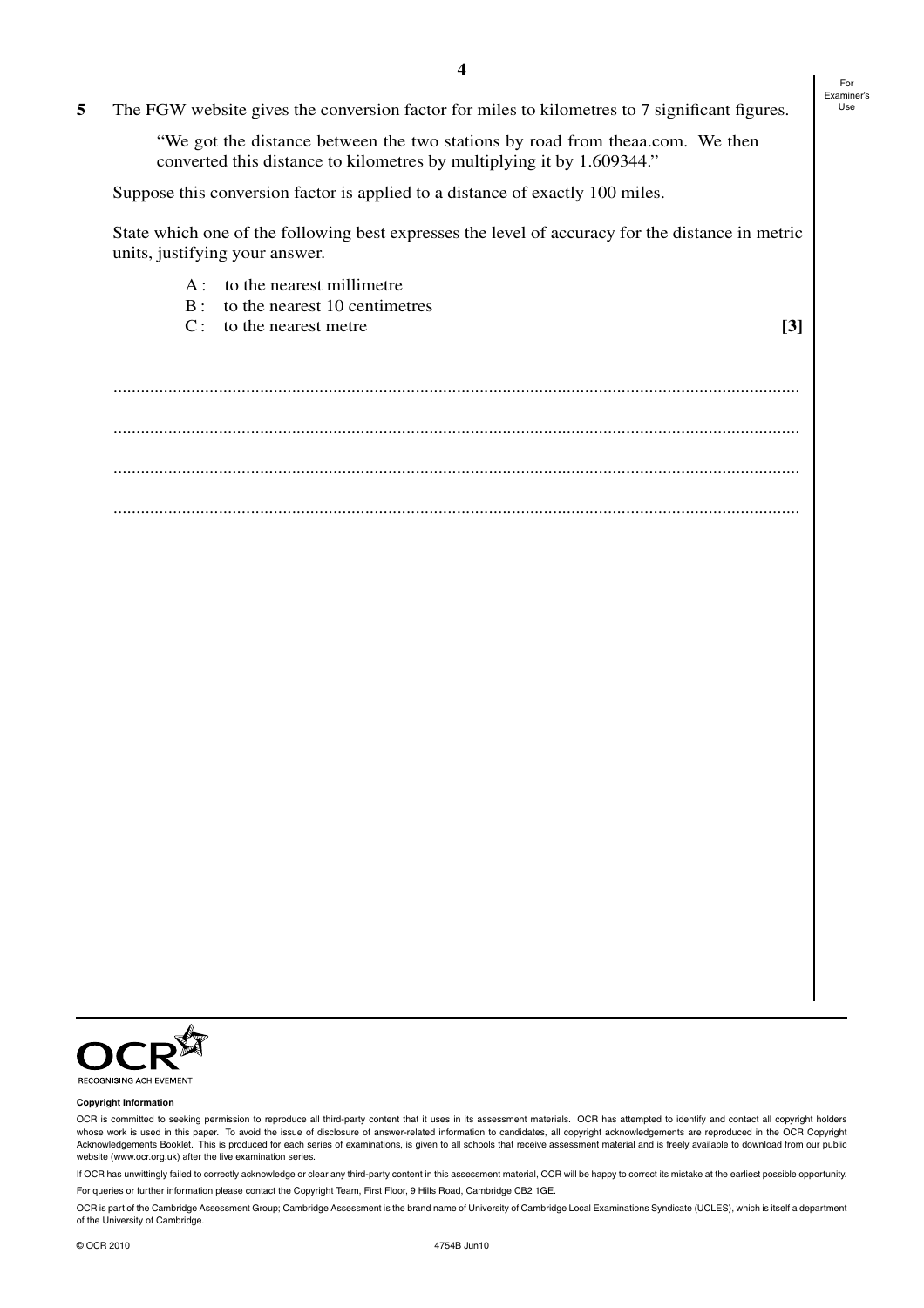

# **ADVANCED GCE MATHEMATICS (MEI) 4754B**

Applications of Advanced Mathematics (C4) Paper B: Comprehension INSERT

### **Wednesday 9 June 2010 Afternoon**

**Duration:** Up to 1 hour



### **INFORMATION FOR CANDIDATES**

- This insert contains the text for use with the questions.
- This document consists of **8** pages. Any blank pages are indicated.

### **INSTRUCTION TO EXAMS OFFICER / INVIGILATOR**

• Do not send this insert for marking; it should be retained in the centre or destroyed.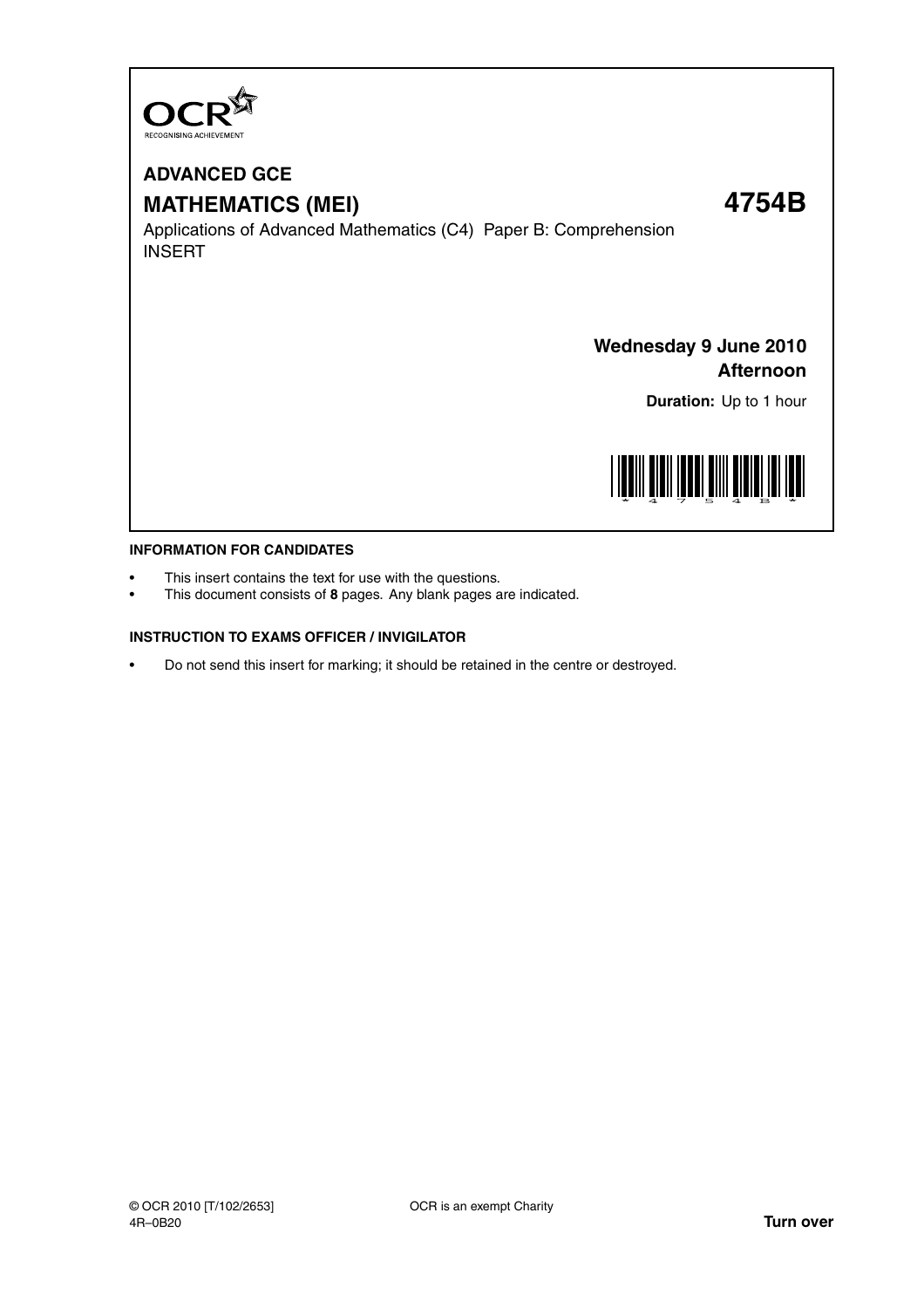### **Greener travel**

### **Introduction**

As the evidence for global warming becomes more compelling, many people are looking at the opportunities in their daily lives to reduce the impact they are having on the environment. One common choice is whether to travel by train or to drive. This article compares the carbon dioxide  $5$  $(CO<sub>2</sub>)$  emissions from these two forms of transport.

### **A simple model**

Several railway companies' websites include estimates of the reduction in carbon dioxide emissions per passenger for those who travel by train. For example, on the First Great Western website, you can enter the journey, say Exeter to London, and be told "Train 16.83 kg, Car 41.7 kg". The 10 implication is that by choosing to travel this route by train rather than by car you prevent 24.87 kg of carbon dioxide entering the atmosphere.

First Great Western (FGW) also tell you how the calculations are carried out.

# **We calculated the CO<sup>2</sup> emissions per passenger for trains as follows:** We got the distance between the two stations from the National Rail Timetable. We then 15 converted this distance to kilometres by multiplying it by 1.609344. We calculated the carbon emissions by multiplying the distance in kilometres by 0.0602, the conversion factor for rail (Defra3). **We calculated the CO<sup>2</sup> emissions per passenger for cars as follows:** We got the distance between the two stations by road from theaa.com. 20 We then converted this distance to kilometres by multiplying it by 1.609344. We calculated the carbon emissions for the journey by multiplying the distance in kilometres by 0.2095, the conversion factor for an average petrol car (Defra3). We then divided this figure by 1.58, the average loading for a car (DfT4), to find the carbon emissions for this journey per passenger. 25

We calculated the carbon saving of taking the train instead of the car by simply subtracting the rail carbon emissions from the car carbon emissions.

Note Defra3 is a document published by the Department for Food and Rural Affairs. DfT4 is a document published by the Department for Transport.

The fact that FGW have explained how the calculations are carried out is good practice. It allows 30 people to look carefully at them, as is being done in this article, and to make their own judgements.

### **Outcomes from the website**

The outcomes reported on the website raise questions.

### *Accuracy*

The carbon dioxide emissions are given to 3 significant figures in one case and 4 in the other. This 35 suggests that the figures on which they are based are all very accurate. Is this level of accuracy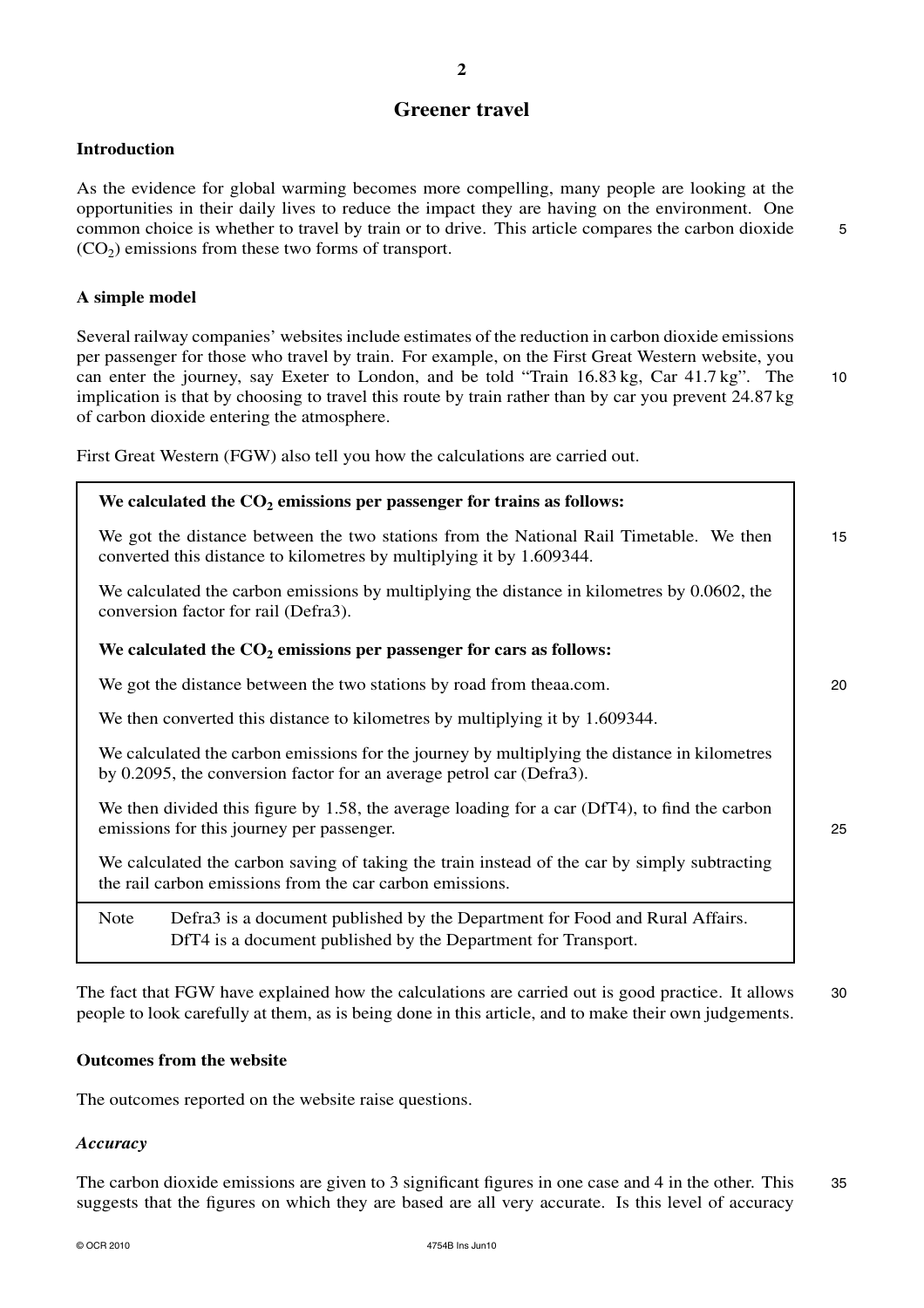justified? The discussion in the rest of this article suggests that the answer is "No". The level of variability is such that it would be hard to justify even 2 significant figures.

### *The target audience*

The website appears to be answering an individual traveller who asks the following question. 40

*How much less carbon dioxide will enter the atmosphere if I decide to travel by train rather than by car?*

However, the calculations answer a different question.

*How much less carbon dioxide on average will enter the atmosphere for a train traveller compared to a car traveller for the journey in question?* 45

The answers will usually be very different.

### **Carbon dioxide emissions**

This article compares the carbon dioxide emissions that result from travelling by car (using petrol or diesel fuel) and by train (using diesel fuel). When people talk about 'carbon emissions' they are talking about carbon dioxide (together with any carbon monoxide that is also produced). 50

The main elements in diesel are carbon and hydrogen; the numbers of atoms are in the ratio of about 12 : 23. When diesel is burnt, the main products are water and carbon dioxide. One litre of diesel has mass 0.85 kg; when it is burnt it results in about 2.7 kg of carbon dioxide entering the atmosphere. (There are also small quantities of other elements which can have damaging effects on the environment.) 55

Petrol is lighter; one litre has mass 0.72 kg and produces 2.3 kg of carbon dioxide. A litre of petrol produces less carbon dioxide than a litre of diesel. However, because diesel engines are more efficient, they use less fuel and so create less carbon dioxide, typically by 10% to 20%.

#### **The carbon dioxide emissions for a car**

### *Particular cars* 60

The calculation for the carbon dioxide emissions from a car is based on the Defra figure that an 'average car' emits 0.2095 kg of carbon dioxide per kilometre. This raises the question of what is an 'average car' in terms of emissions.

At the time of writing, the least polluting cars are rated at 99 grams per kilometre, the most polluting at 495. The results of a recent survey of the emissions of different models of new cars are given in 65 Table 1.

| Emission rating $(g \, km^{-1})$ | % of models |
|----------------------------------|-------------|
| $0 - 100$                        | 0.1         |
| $101 - 120$                      | 4.5         |
| $121 - 150$                      | 18.6        |
| $151 - 165$                      | 17.1        |
| $166 - 185$                      | 18.8        |
| $186 - 225$                      | 24.7        |
| > 225                            | 16.1        |

**Table 1** (Source: www.carpages.co.uk)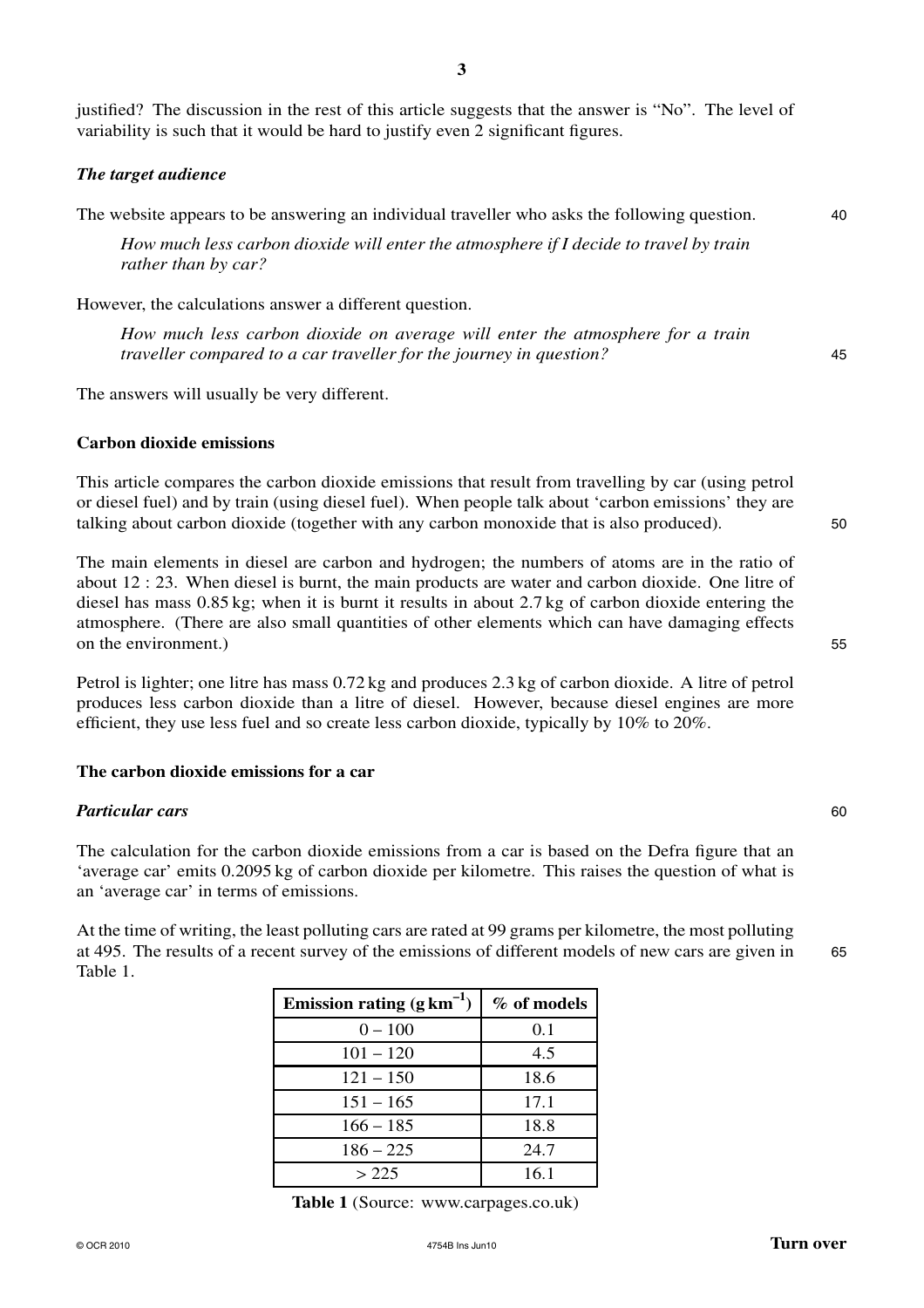The First Great Western website appears to tell car travellers the levels of carbon dioxide emissions for which they would be responsible. However, it does not ask them what type of car they would be driving. Table 2 gives the distributions of the carbon dioxide emissions for hatchbacks and SUVs (Sport Utility Vehicles). 70

| Emission rating $(g \text{ km}^{-1})$ | % of hatchback models | % of SUV models |
|---------------------------------------|-----------------------|-----------------|
| $0 - 100$                             | 0.4                   |                 |
| $101 - 120$                           | 12.0                  |                 |
| $121 - 150$                           | 37.7                  |                 |
| $151 - 165$                           | 23.1                  |                 |
| $166 - 185$                           | 15.3                  | 6.8             |
| $186 - 225$                           | 10.6                  | 42.1            |
| >225                                  | 0.8                   | 51 1            |

**Table 2** (Source: www.carpages.co.uk)

The contrast is striking. It is clear that the carbon dioxide emissions from a car are highly dependent on its type.

### *Average emissions*

The calculation on the FGW website is based on an 'average' emission of 0.2095 kilograms of carbon dioxide per kilometre, the figure provided by Defra. 75

The median of the distribution in Table 1 is in the class labelled  $166 - 185$  g km<sup>-1</sup>, and so is less than the Defra figure. The data, as presented in the table, do not allow a mean value to be calculated, but those who carried out the survey say that it is  $186 g \text{ km}^{-1}$ ; this again is less than the Defra figure.

There are a number of possible reasons for this difference and it may well be that the rather higher Defra figure is actually more realistic. 80

- The data in Table 1 are for new cars, many of which have lower carbon dioxide emissions than older cars that are still on the road.
- Table 1 gives the distribution of models of cars, rather than that of actual cars on the road.
- **•** The emissions figures in the table would have been obtained when the cars were being driven in test conditions. The emissions depend on the speed at which a car is being driven. Fig.  $3\qquad 85$ shows a typical graph of the carbon dioxide emissions of a car plotted against its speed.

0 40 80 120 160 200 160 120 80 40  $\overline{0}$  $\overrightarrow{160}$  *x*, speed (km h<sup>-1</sup>) *y*, emissions (g  $km^{-1}$ )

**Fig. 3**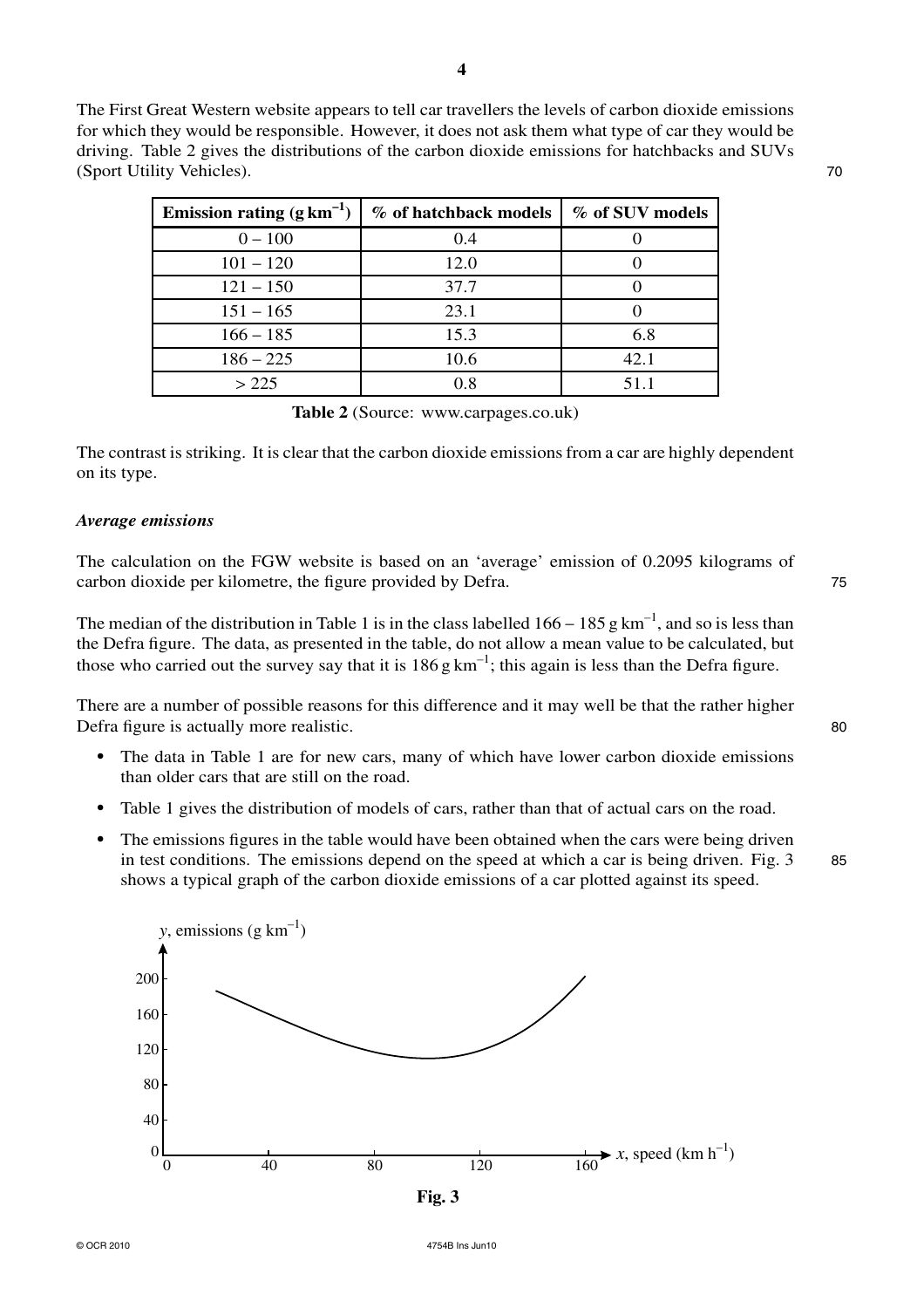### **The carbon dioxide emissions for a train**

The figures for train travel also present problems.

Passenger trains vary from single coach vehicles to those with eight or more coaches. Some are powered by diesel, others by electricity. Electricity may be generated by coal-fired power stations 90 with high carbon dioxide emissions; by contrast generation from nuclear, hydro-electric or wind power produces no emissions at all. However, in general electric trains are responsible for much lower emissions.

The FGW website calculation uses the Defra figure of 0.0602 kilograms of carbon dioxide per passenger per kilometre. This too is an average figure, and so one that does not correspond to any 95 particular train journey.

It is, however, possible to be reasonably precise about a particular journey. The example at the start of this article was the journey from Exeter to London with FGW. This defines the type of train being used, in this case an HST (High Speed Train), and, subject to the number of stops it makes on the way, its speed at each part of the journey. The HST uses diesel fuel and so its carbon dioxide 100 emissions may be compared with those from a car.

Three things need to be considered when estimating the carbon dioxide emissions: the distance travelled, the number of passengers (and so their weight) and the number of stops.

All the HSTs run by FGW have recently been fitted with new motors. Reasonable estimates of emissions are shown in Table 4. 105

| Cause                     | Emission rate                         |
|---------------------------|---------------------------------------|
| Distance travelled, d km  | 10 kg per kilometre                   |
| Number of passengers, $p$ | 1.5 grams per passenger per kilometre |
| Number of stops, $s$      | 200 kg per stop                       |

### **Table 4**

(A lot of energy is required to get a train up to speed after a stop.)

So the total emissions, *E* kg, are given by the formula:  $E = (10 + 0.0015p)d + 200s$ .

The distance, by rail, from Exeter to London is 279 km, so the emissions for a journey with 4 stops and 250 passengers (a half full train) are about 3.7 tonnes.

Note that the emissions per extra passenger on the Exeter to London journey are less than  $\frac{1}{2}$ kg. 110

There are two ways of looking at this journey.

**•** An individual view. Someone considering how to travel can argue

*Since the train is running anyway, I will have almost no effect on its carbon dioxide emissions. By contrast, if I travel by my car, with carbon dioxide emissions of about 140 grams per kilometre, I will be responsible for putting about 44 kg of carbon dioxide* 115 *into the atmosphere.*

(The journey by road is about 314 km according to theaa.com.)

**•** An average view. Someone looking at the overall impact of this train on the environment might say

*The total emissions of 3.7 tonnes need to be averaged out over the 250 passengers,* 120 *giving a figure of 14.8 kg per passenger.*

So the outcomes of the calculations can be interpreted in two ways. If you take the individual view, FGW are greatly understating the value to the environment of people travelling by train. On the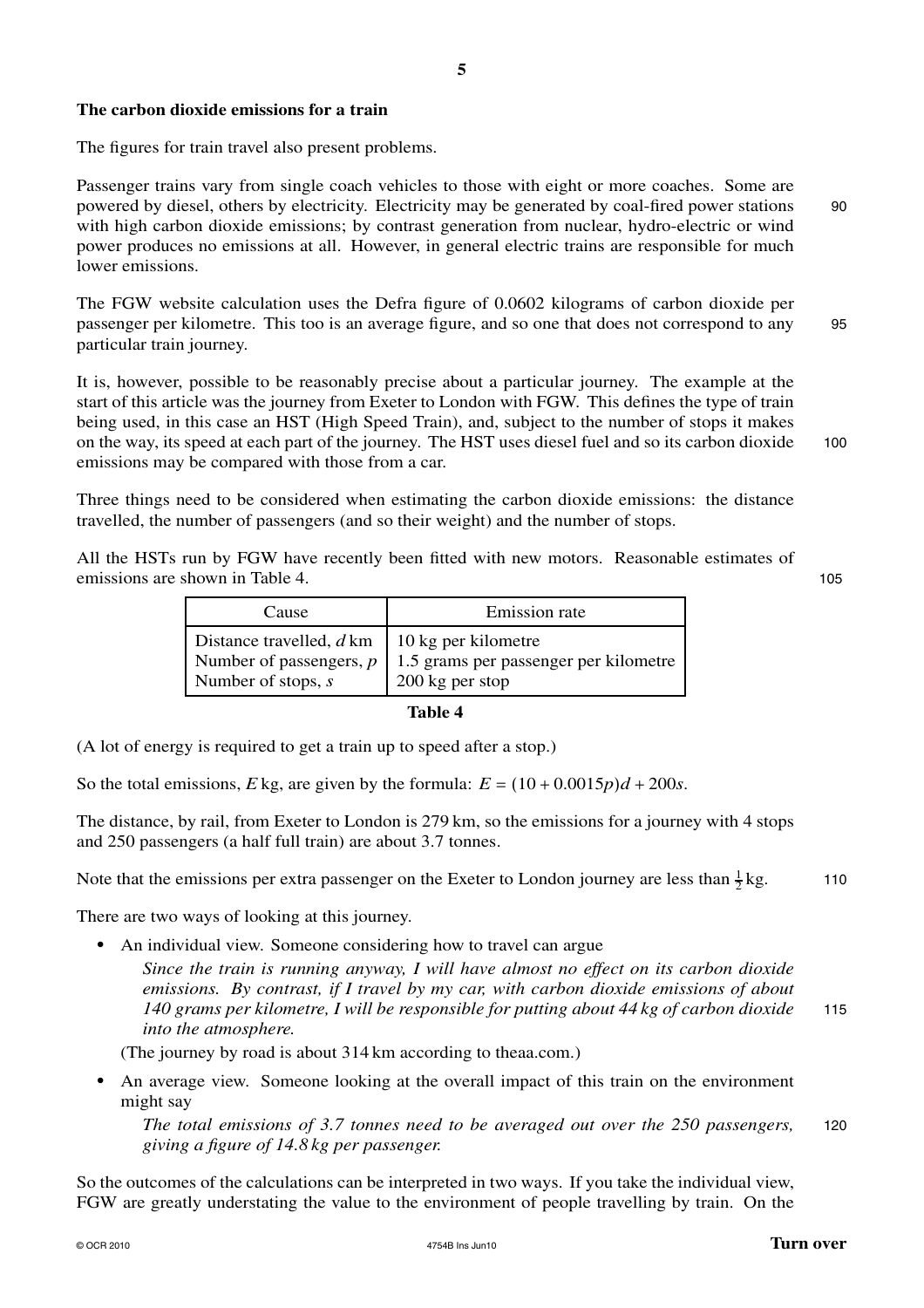other hand, if you take the average view, their figure of 16.83 kg of carbon dioxide is similar to the 14.8 kg for the particular journey in the example and so is realistic. 125

Which of the two is the better interpretation?

To answer that question you need to look at the relationship between overcrowding and the number of trains being run. This is a complex issue; the following section explores only part of it and considers a simple initial model.

### **Crowded trains** 130

It can be argued that if many more people decided to travel by train, the trains would become overcrowded and eventually this would result in more trains running. At the time of writing, 17 High Speed Trains run every weekday from Exeter to London. An increase in passenger numbers might cause this to be increased to 18 and a further increase to 19 and so on.

Thus, although an individual decision to travel by train results in very little extra carbon dioxide 135 entering the atmosphere, when sufficient people regularly make the same decision and so cause an extra train to run, then their combined decisions have resulted in the extra emissions from the new train.

The daily number of trains might thus be modelled as a step function of the daily number of passengers. Such a step function is illustrated in the graph in Fig. 5. (There is no simple algebraic 140 formula for such a step function.)





If this model were realistic, then the average view would probably be preferable. However, this is not the case.

In recent years the number of people travelling by train has increased substantially and is continuing to do so, but this has not resulted in a corresponding increase in the number of trains running; rather 145 they have become more and more crowded. There are two main reasons for this.

- **•** There are not enough suitable trains. Virtually all the available trains in the country are now being fully used.
- **•** In many places the railway lines are used to capacity. To run more trains would require major investment in improved signalling, or even additional railway lines. 150

In the short term it is likely that the response to overcrowding will often be to run longer trains. Adding an extra coach to a train will certainly increase its carbon dioxide emissions, but to nothing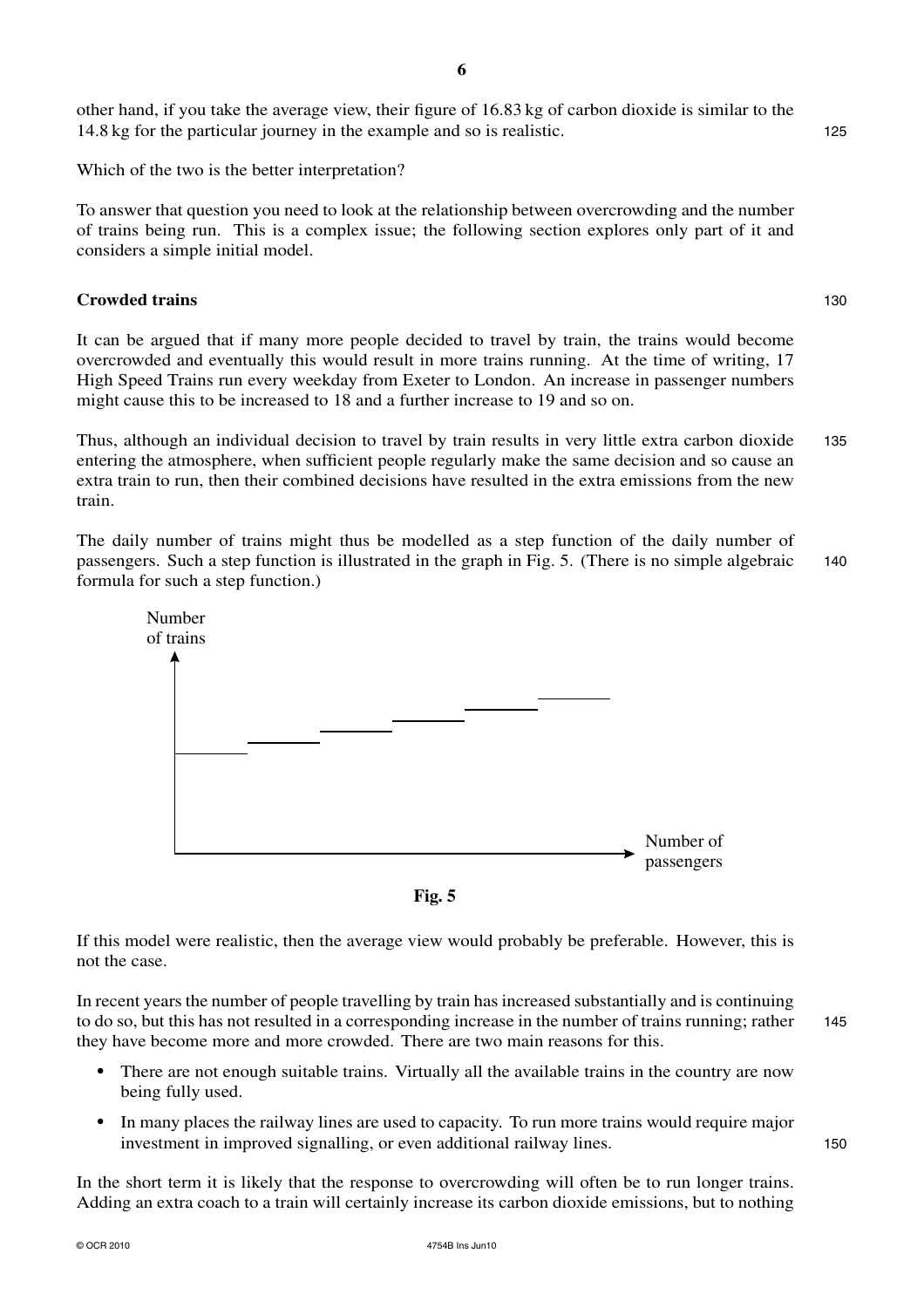like the extent that would result from running an extra train. So the individual view is probably closer to reality than the average view.

It is also possible that, faced with the necessity of substantial long-term investment to deal with 155 overcrowding, a decision will be made to electrify significant sections of the railway, and this would reduce carbon dioxide emissions.

**OCR would like to thank First Great Western for their help in preparing this article.**